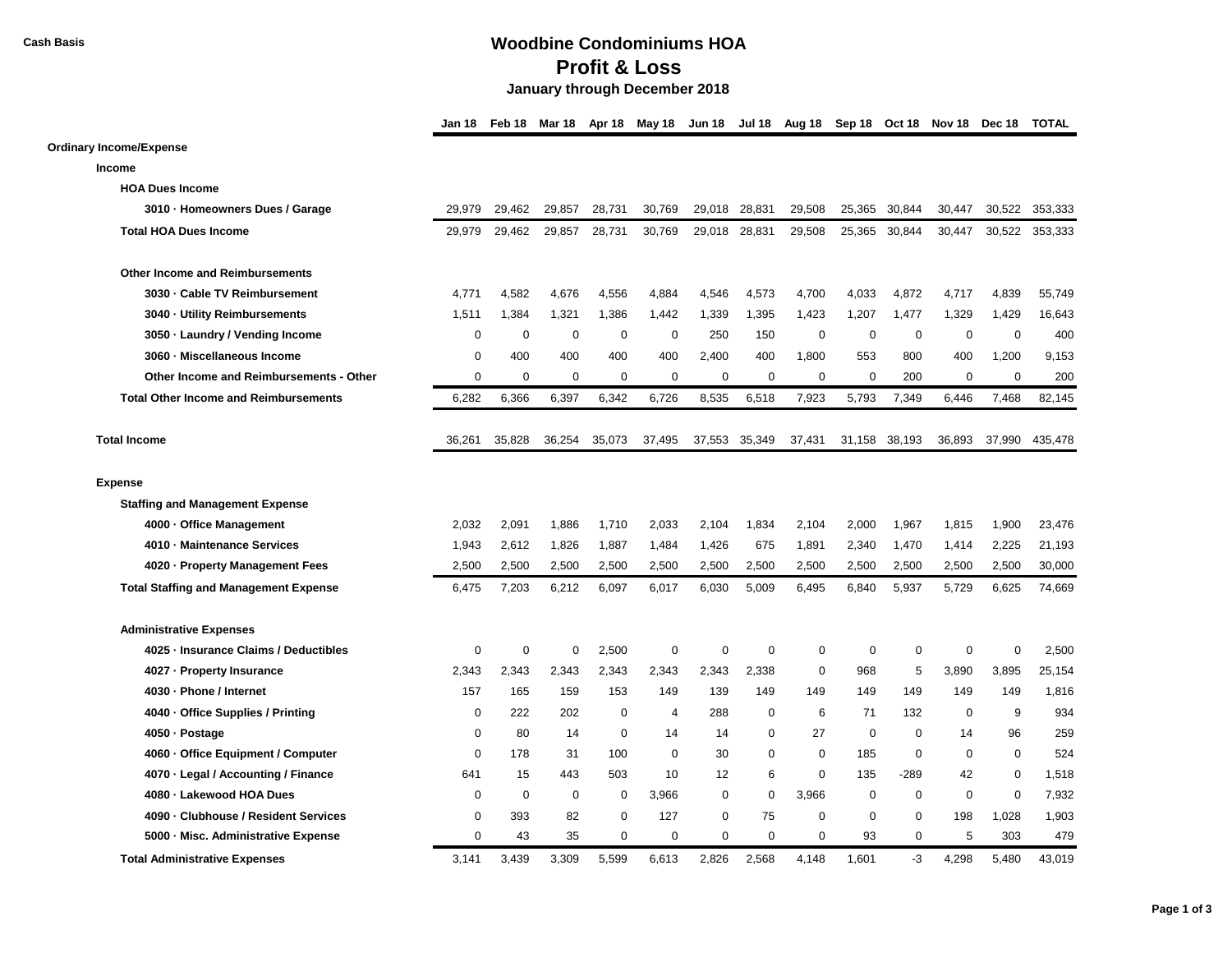## **Cash Basis Woodbine Condominiums HOA Profit & Loss January through December 2018**

|                                        | Jan 18      | Feb 18      | Mar 18      | Apr 18      | May 18      | Jun 18 Jul 18 Aug 18 Sep 18 Oct 18 Nov 18 Dec 18 |             |             |             |               |             |             | <b>TOTAL</b> |
|----------------------------------------|-------------|-------------|-------------|-------------|-------------|--------------------------------------------------|-------------|-------------|-------------|---------------|-------------|-------------|--------------|
| <b>Contracted Services</b>             |             |             |             |             |             |                                                  |             |             |             |               |             |             |              |
| 5010 · Landscaping Contract            | 2,400       | 2,400       | 2,400       | 2,400       | 2,400       | 2,400                                            | 2,400       | 2,400       | 2,400       | 2,400         | 2,400       | 2,400       | 28,800       |
| 5020 · Tree Trimming / Removal         | 1,996       | 44          | 0           | 0           | 20          | 198                                              | 0           | 1,296       | 1,157       | 0             | 2,147       | 1,554       | 8,412        |
| 5025 · Pest Control                    | $\mathbf 0$ | $\mathbf 0$ | 1,133       | 0           | 1,494       | $\mathbf 0$                                      | 1,494       | 350         | 268         | 221           | 19          | $\mathbf 0$ | 4,979        |
| 5040 · Snow Removal                    | 1,522       | $\mathbf 0$ | 1,915       | 0           | $\mathbf 0$ | $\mathbf 0$                                      | 0           | 0           | $\mathbf 0$ | $\mathbf 0$   | 0           | 761         | 4,198        |
| 5050 · Parking Lot Sweeping            | $\mathbf 0$ | 195         | 0           | 46          | 46          | $\mathbf 0$                                      | 46          | 46          | 46          | 46            | 46          | 46          | 563          |
| 5055 · Rain gutter cleaning            | 216         | $\mathbf 0$ | $\mathbf 0$ | 54          | 76          | 204                                              | $\mathbf 0$ | $\mathbf 0$ | $\mathbf 0$ | $\mathbf 0$   | 582         | 519         | 1,651        |
| 5060 Grounds Patrol & Lockup           | 417         | 327         | 333         | 352         | 257         | 257                                              | 376         | 376         | 376         | 376           | 376         | 376         | 4,199        |
| <b>Total Contracted Services</b>       | 6,551       | 2,966       | 5,781       | 2,852       | 4,293       | 3,059                                            | 4,316       | 4,468       | 4,247       | 3,043         | 5,570       | 5,656       | 52,802       |
| <b>Property Maintenance</b>            |             |             |             |             |             |                                                  |             |             |             |               |             |             |              |
| 5090 · Grounds/Sprinklers              | 0           | 78          | 56          | 614         | 270         | 711                                              | 426         | 182         | 1,956       | 49            | 262         | 1,419       | 6,023        |
| 5095 - Pond Upkeep                     | $\mathbf 0$ | 99          | 2,825       | 740         | 443         | 50                                               | 33          | 122         | 308         | $\mathbf 0$   | 299         | 76          | 4,995        |
| 5097 - Pool/Spa Maintenance & Supplies | 1,641       | 308         | 624         | 943         | 2,080       | 1,924                                            | 1,665       | 1,407       | 1,070       | 1,173         | 77          | 781         | 13,693       |
| 6000 - Clubhouse Interior Repair       | 39          | 192         | 239         | 275         | 0           | 120                                              | 0           | 0           | 272         | 0             | $\mathbf 0$ | 216         | 1,353        |
| 6010 · Building Repair Exterior        | 665         | 1,722       | 1,169       | $\mathbf 0$ | 128         | 342                                              | 0           | 0           | 1,154       | 3,083         | 1,451       | 247         | 9,961        |
| 6020 · Maintenance Supplies & Equipmen | $\mathbf 0$ | 195         | 303         | 150         | 244         | 292                                              | 173         | $\mathsf 0$ | 215         | 60            | 21          | 761         | 2,414        |
| 6030 Cleaning / Supplies / Equipment   | 9           | 270         | 591         | 405         | 532         | 713                                              | 587         | 426         | 858         | 649           | 483         | 453         | 5,976        |
| 6040 - Misc. Property Maintenance      | $\mathbf 0$ | 28          | 43          | 128         | 337         | 94                                               | 0           | 0           | 150         | 161           | 44          | $\mathbf 0$ | 985          |
| <b>Total Property Maintenance</b>      | 2,354       | 2,892       | 5,850       | 3,255       | 4,034       | 4,246                                            | 2,884       | 2,137       | 5,983       | 5,175         | 2,637       | 3,953       | 45,400       |
| <b>Utilities</b>                       |             |             |             |             |             |                                                  |             |             |             |               |             |             |              |
| 6050 - Electric - Common Areas         | 266         | 0           | 412         | 196         | 376         | 425                                              | 371         | 348         | 346         | 335           | 323         | 313         | 3,711        |
| 6060 · Electric - Clubhouse / Pool     | 550         | 634         | 632         | 617         | 501         | 828                                              | 818         | 793         | 939         | 686           | 337         | 427         | 7,762        |
| 6070 - Water                           | 5,996       | $\mathbf 0$ | 6,187       | 0           | 5,529       | $\mathbf 0$                                      | 6,839       | $\mathbf 0$ | 6,188       | 0             | 7,298       | $\mathbf 0$ | 38,037       |
| $6080 \cdot Gas$                       | 1,457       | 1,725       | 1,295       | 1,224       | 984         | 447                                              | 226         | 175         | 174         | 215           | 596         | 1,107       | 9,625        |
| 6090 - Sewer                           | 5,407       | 4,896       | 5,481       | 5,237       | 5,407       | 6,420                                            | 6,630       | 6,630       | 6,420       | 7,313         | 7,098       | 7,335       | 74,274       |
| 7000 - Trash Removal                   | 1,123       | 1,015       | 1,139       | 1,087       | 1,123       | 1,087                                            | 1,123       | 1,140       | 1,087       | 1,140         | 1,104       | 1,421       | 13,589       |
| 7010 - Cable TV                        | 3,336       | 3,327       | 3,327       | 3,327       | 3,327       | 3,338                                            | 3,551       | 3,327       | 3,327       | 3,324         | 3,324       | 3,655       | 40,490       |
| <b>Total Utilities</b>                 | 18,135      | 11,597      | 18,473      | 11,688      | 17,247      | 12,545                                           | 19,558      | 12,413      | 18,481      | 13,013        | 20,080      | 14,258      | 187,488      |
| <b>Total Expense</b>                   | 36,656      | 28,097      | 39,625      | 29,491      | 38,204      | 28,706                                           | 34,335      | 29,661      |             | 37,152 27,165 | 38,314      | 35,972      | 403,378      |
| Net Ordinary Income                    | $-395$      | 7,731       | $-3,371$    | 5,582       | $-709$      | 8,847                                            | 1,014       | 7,770       | $-5,994$    | 11,028        | $-1,421$    | 2,018       | 32,100       |